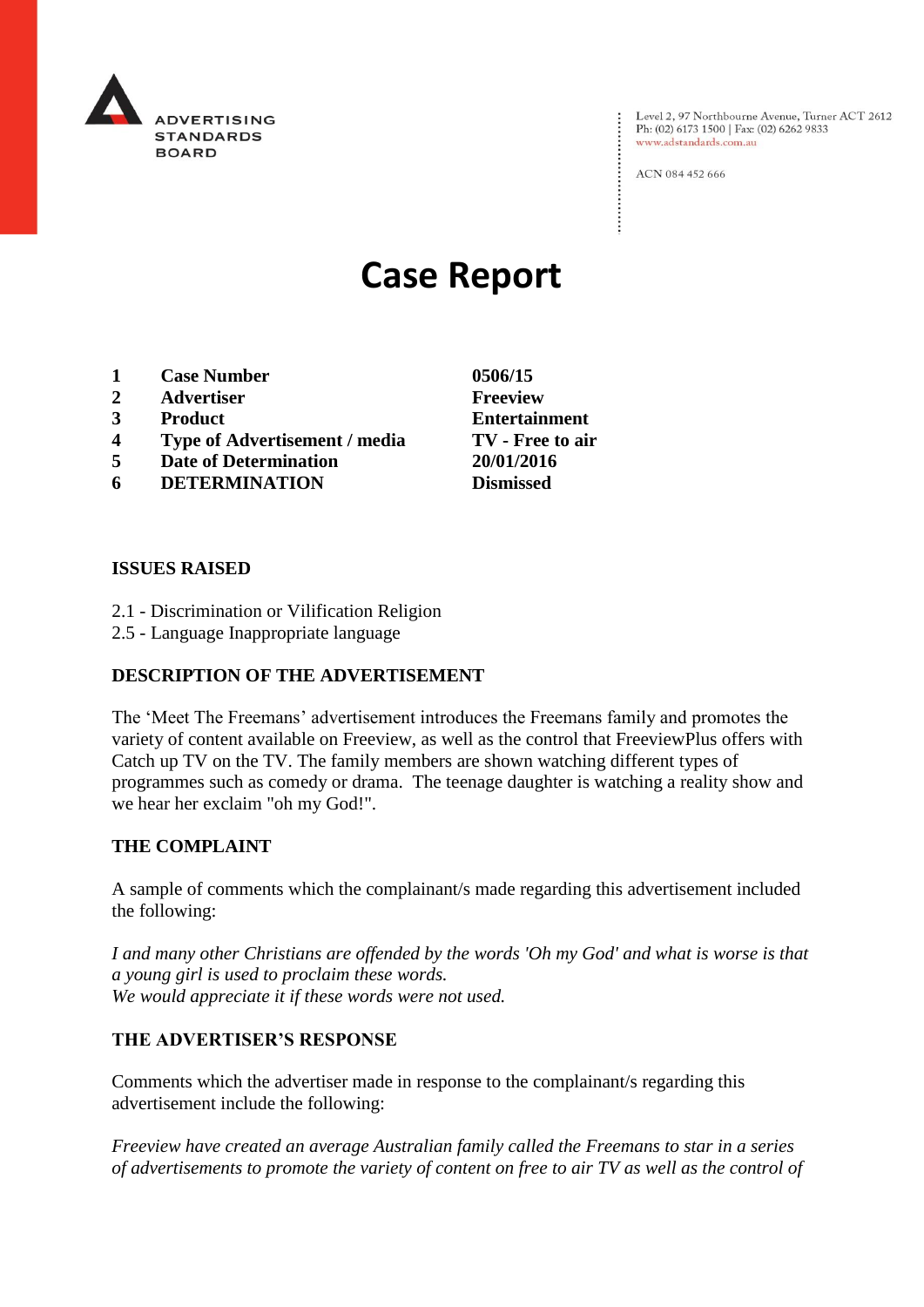*viewing with FreeviewPlus. The Freemans family consists of mum, dad, Jen the 16 year old daughter, Tom the 10 year old son and Dougie the family dog. The TV advertisement demonstrates that each family member has different tastes in genre to promote the variety of content available on Freeview. Mum loves comedy and can be seen laughing in the commercial. Dougie loves drama and can be seen covering his eyes with his paw. Jen loves reality and can be seen saying "Oh my god" in response to watching a reality TV show.*

*Freeview does not believe that it is in breach of Section 2.5 as the language used is appropriate in the circumstances for the relevant audience and medium and is reflective of popular culture. Reality TV is very popular on Australian television and is favoured by teenage girls, hence why it was chosen that Jen loves reality TV. A very common phrase in reality TV shows is "Oh my god" as the stars of the shows often find themselves in situations of shock or surprise. The phrase is also commonly used by teenage girls in everyday conversation to show surprise or delight. It made perfect sense in the context of the advertisement that Jen would say "Oh my god" in response to watching a reality TV show, to clearly convey this message to the audience.*

*The complaint also refers to the gravity of the concern relating to the words being spoken by a child. Freeview does not believe that it is in breach of the code as Jen is a 16 year old teenage girl and the AANA code of Ethics defines a child as 14 years old or younger.*

*Freeview does not believe that it is in breach of Section 2.1 as it was not Freeview's intention to offend or discriminate against a person or section of the community. We have not made any references to religion to cause offence or discrimination based on religion. The community at large would not view this phrase as religious in nature nor would they believe it was intended to offend or discriminate against a person based on religion.*

*In fact, common references for "Oh my god" are depicted in a non-religious manner. The top search results on Google when searching "Oh my god" have no religious context. The top definition on Urban Dictionary is: An exclamation of shock or surprise, often used repeatedly by stupid people who are shocked and surprised by almost everything and insert it into conversations whenever possible.*

### **THE DETERMINATION**

The Advertising Standards Board ("Board") considered whether this advertisement breaches Section 2 of the Advertiser Code of Ethics (the "Code").

The Board noted the complainant's concern that the advertisement is offensive to Christians in its depiction of a young girl saying "oh my God!"

The Board viewed the advertisement and noted the advertiser's response.

The Board considered whether the advertisement complied with Section 2.1 of the Code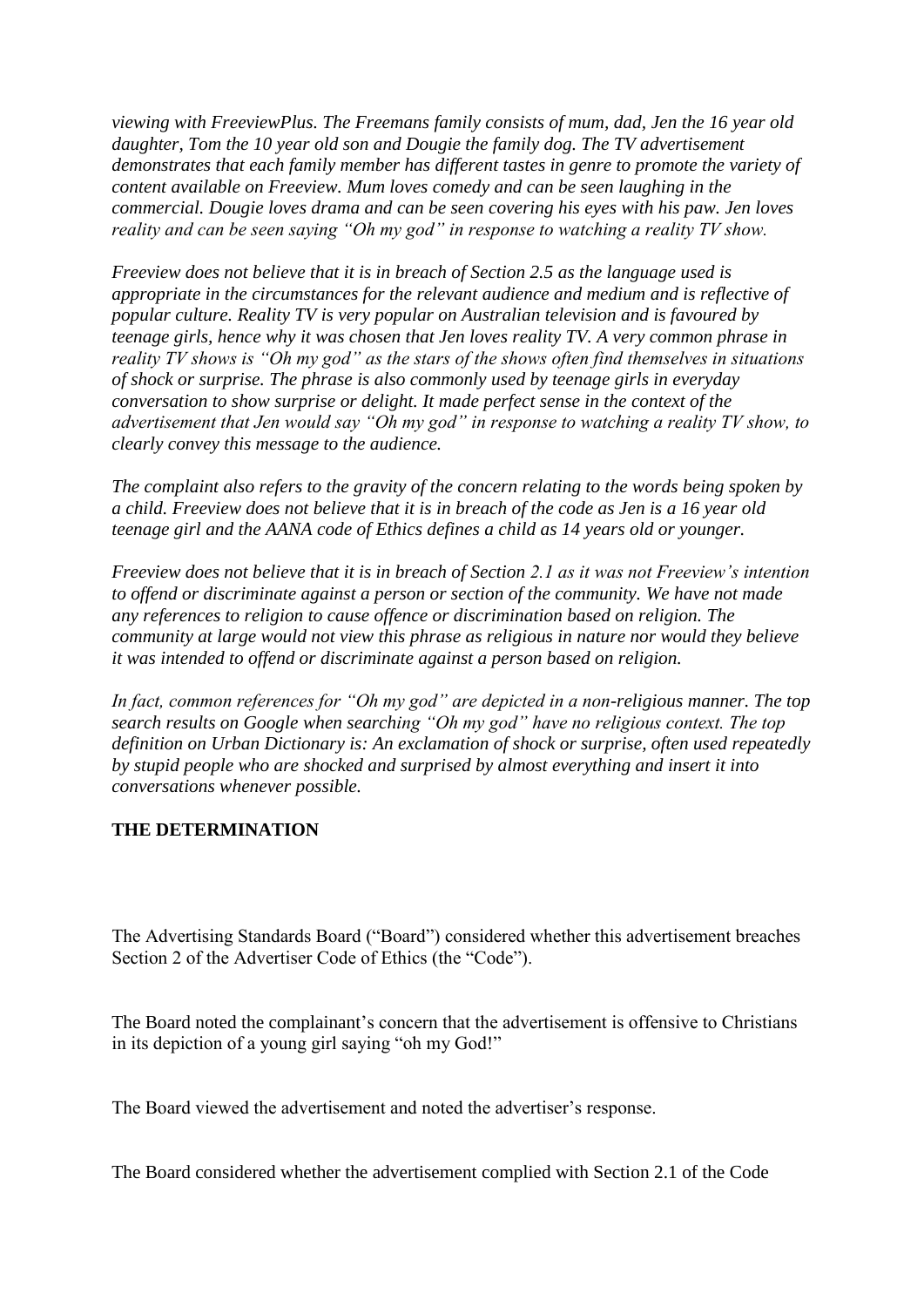which requires that 'advertisements shall not portray or depict material in a way which discriminates against or vilifies a person or section of the community on account of race, ethnicity, nationality, gender, age, sexual preference, religion, disability, mental illness or political belief.'

The Board noted that this television advertisement depicts a family, the Freemans, who all enjoy viewing different types of programmes and that in one scene the teenaged daughter is watching an unspecified reality show and we hear one of the participants exclaim "Oh my God!" then the girl also says "Oh my God" to her friend she is calling on her mobile and we see her friend respond with the same phrase.

The Board noted it had previously dismissed complaints about the use of the phrase "Oh my God" in an advertisement in case 0396/14 where:

"The Board noted that the advertisement features a couple walking through a home that is for sale. As the couple move through the rooms, the woman continually says "Oh My God." When the couple reach the shed, the man exclaims "Oh my God." ...

…The Board considered that the term "Oh My God" was a commonly used declaration generally used to indicate disbelief or surprise at a particular occurrence. The Board considered that in this advertisement, the use of "Oh My God" was to highlight the surprise and delight at the incredible home being offered for sale. The Board agreed that the term could be considered offensive by some members of the community, and could be considered blasphemous for those of a Christian faith.

The Board considered that in the context of delight and surprise about the features of the home and the shed, the term "Oh My God" was not being used in a negative or demeaning way and did not discriminate against or vilify a person or section of the community on account of religion and did not breach section 2.1 of the Code."

In the current advertisement the Board noted the phrase "Oh my God" is spoken by two teenage girls and that the complainant believes this makes it worse.

As previously noted, the Board considered that the phrase "Oh my God!" is part of the common Australian vernacular and is generally used to indicate surprise or disbelief. The Board noted that in the advertisement the phrase "Oh my God!" is first spoken by a reality television participant and then repeated by two girls. The Board noted the manner in which the phrase is spoken and considered that it is clearly indicating disbelief at some unspecified occurrence and is not being used in a negative or demeaning manner.

The Board acknowledged that some members of the community would find the use of the phrase "Oh my God!" to be offensive and blasphemous but considered that the manner in which the phrase is used in the advertisement is appropriate in the context of teenage girls reacting to reality television using a phrase which is part of the common Australian vernacular.

The Board considered that the advertisement did not portray or depict material in a way which discriminates against or vilifies a person or section of the community on account of their religion.